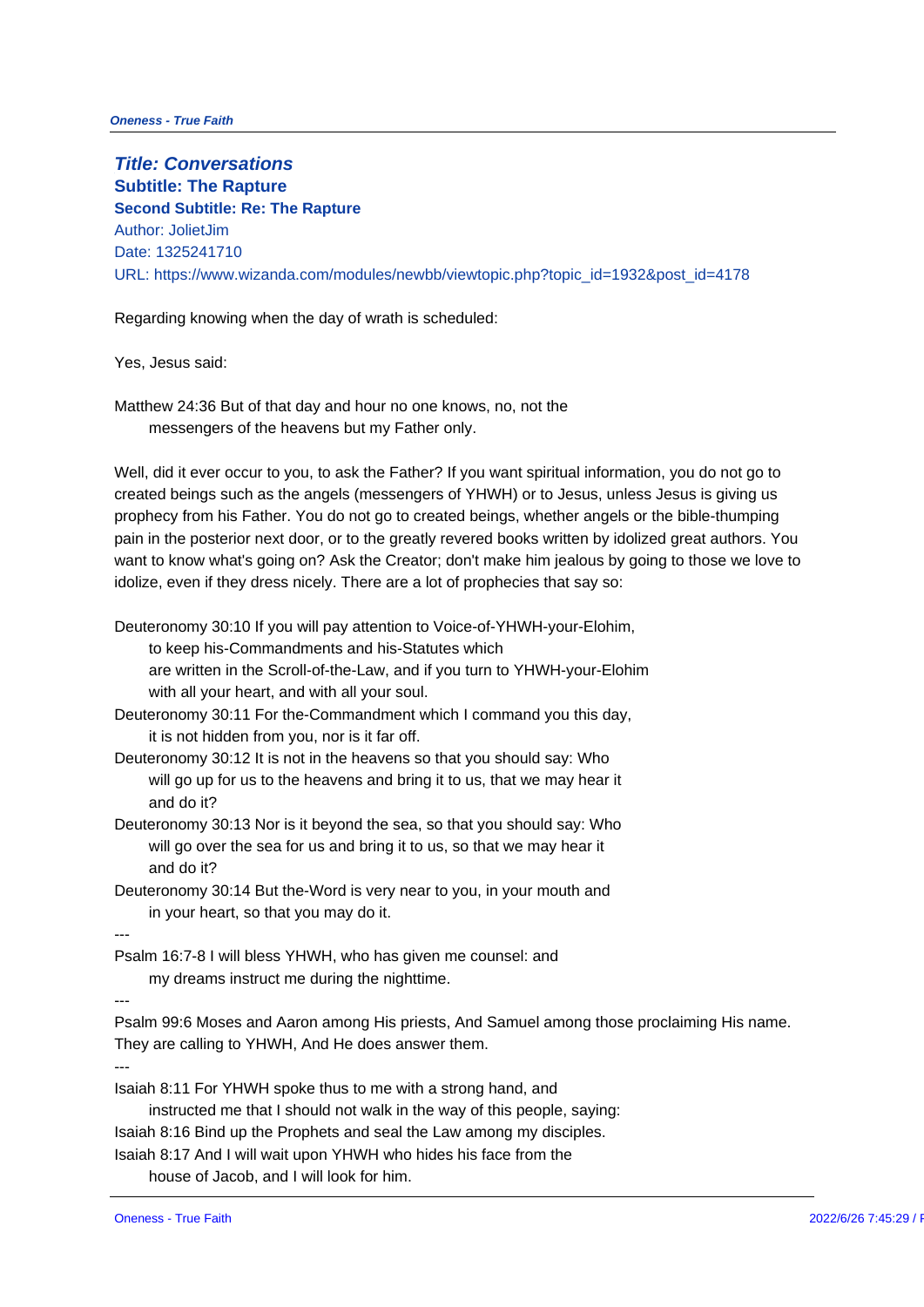Isaiah 8:19 Should not a people inquire of his-Elohim? [Why inquire] of the dead for the living? Isaiah 8:20 To the Law-and-Prophets: if they do not speak according to the-Word, it is because there is no light in him. --- Isaiah 42:8 I-YHWH am he: my-Name and my-Glory I will not give to another, nor my-Praise to carved-images. Isaiah 42:9 Behold, the former things came to pass and future things, and I declare them: before they spring forth, I will tell you(p) about them. --- Isaiah 44:7 And who, as I, will call, and will declare it, and set it in order for me, since I appointed the ancient people? And the things that are coming, and will come, to show to them? Isaiah 45:11 Thus says YHWH-Holy-One-of-Israel-and-his-Creator to you(p): Ask of me things to come concerning my sons, and concerning the work of my hands, command me. Isaiah 45:19 I have not spoken in secret, in a dark place of the Earth: I did not say to the seed of Jacob: Seek me in futility; I-YHWH, speak righteousness, I declare things that are right. --- Job 42:4 Hear, please, and I will speak: I will inquire, and you tell me. --- Isaiah 48:3 I have declared the former things from the beginning; and they went forth out of my mouth, and I showed them; I did them suddenly, and they came to pass. Isaiah 48:5 I have even from the beginning declared it to you; before it came to pass I showed it to you, lest you should say: my-idol has done them, and my-carving, and my-molten-image, has commanded them. Isaiah 48:6 You have heard and seen all this; and will you(p) not declare it I have shown you new things from this time, even hidden things, and you did not know of them. Isaiah 48:7 They are created now, and not from the beginning; and not before the day when you heard them; lest you should say: Behold, I knew them. --- Isaiah 53:1 Who has believed our message and to whom has the arm of YHWH been revealed? Isaiah 55:6 Seek you [pl.] YHWH, while He is found, Call Him, while He is n 11 My word that goes out of My mouth, It turns not back to Me empty, But h desired, And prosperously effected that [for] which I sent it. --- Jeremiah 29:13 And you(p) will seek me and find me, when you(p) search for me with all your(p) heart. Jeremiah 29:14 And I will be found by you(p), an averment of YHWH: Jeremiah 33:2 Thus says; YHWH-the-maker-YHWH-the-former-to-establish-it; YHWH is his-Name; Jeremiah 33:3 Call to me, and I will answer you, and show you great and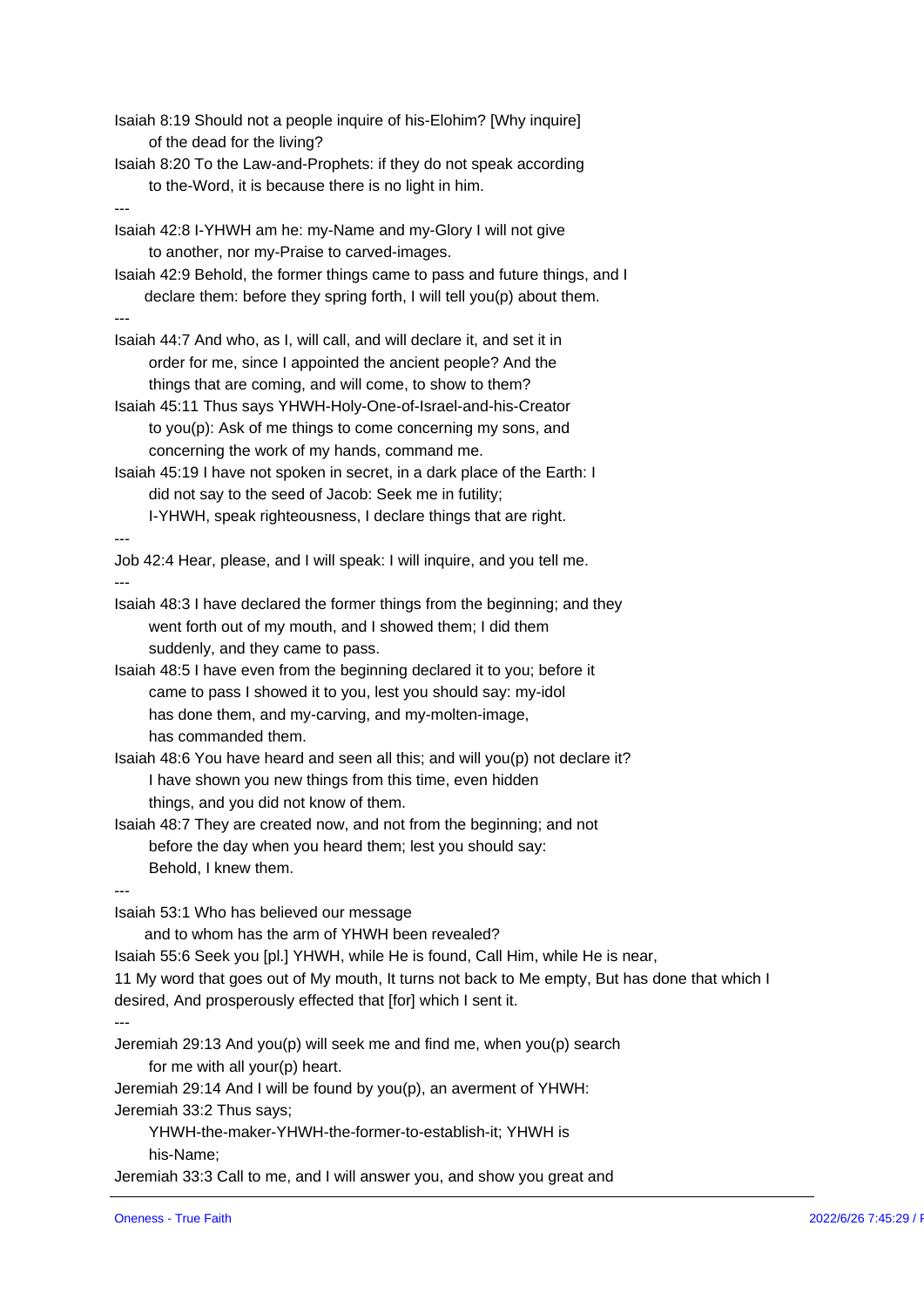mighty things, which you do not know.

--- Daniel 2:29 As for you, your thoughts came into your mind upon your bed, what should come to pass in the future: and he, the One-revealing-the-secrets makes known to you what will come to pass. Daniel 2:30 But as for me, this secret is not revealed to me for any wisdom that I have superior to that of anyone living, but for the purp that the interpretation will be revealed & that you might know the thoughts of your heart. --- Hosea 6:1 Come, and let us return to YHWH, for he has torn, and he will heal us; he has wounded, and he will bind us up. Hosea 6:2 After two days will he revive us; in the third day he will raise us up, and we will live in his sight. Hosea 6:3 Then will we know, if we go on to know YHWH; his going forth is waiting like the morning; and he will come to us as the rain, as the latter and former rain to the Earth. Hosea 12:10 And I have spoken to the prophets, And I have multiplied visio prophets I use similes [parables]. --- Joel 2:28 And it will come to pass afterward, that I will pour out my spirit upon all flesh; and your(p) sons and your(p) daughters will prophesy, your(p) old men will dream dreams, your(p) young men will see visions: Joel 2:31 The sun will be turned into darkness, and the moon into blood, before the great and terrible day-of-YHWH.

Joel 2:32 And it will come to pass, that whoever will call on the Name-of-YHWH will be delivered: for in mount Zion and in the Jerusalem will be deliverance, as YHWH has said: for remnant whom YHWH will call.

---

- Amos 3:6 Will a trumpet be blown in the city, and the people will not be afraid? Will there be evil in a city, and YHWH has not caused it?
- Amos 3:7 Surely my-Adonai-YHWH will do nothing until he first reveals his secret to his servants the-prophets.
- Amos 4:13 For truly, he who made the mountains, who creates the wind, and who declares to man his thoughts; who makes the morning into darkness, and treads upon the high places of the Earth, YHWH-Elohim-of-hosts is his-Name

---

- Matthew 7:7-9 Ask, and it will be given you; seek, and you will find; knock, and it will be opened to you:
- Matthew 7:8 for every one who asks receives; and he who seeks finds; and to him who knocks it will be opened.

The upshot of this is, if you seek wholeheartedly and do NOT go to the hum matters, you have a promise from Yahweh that he will answer you; the leng given as within ten days, to three weeks, tops. The most common way is dr messengers are telling you the answer in a dream; then a heavenly voice a